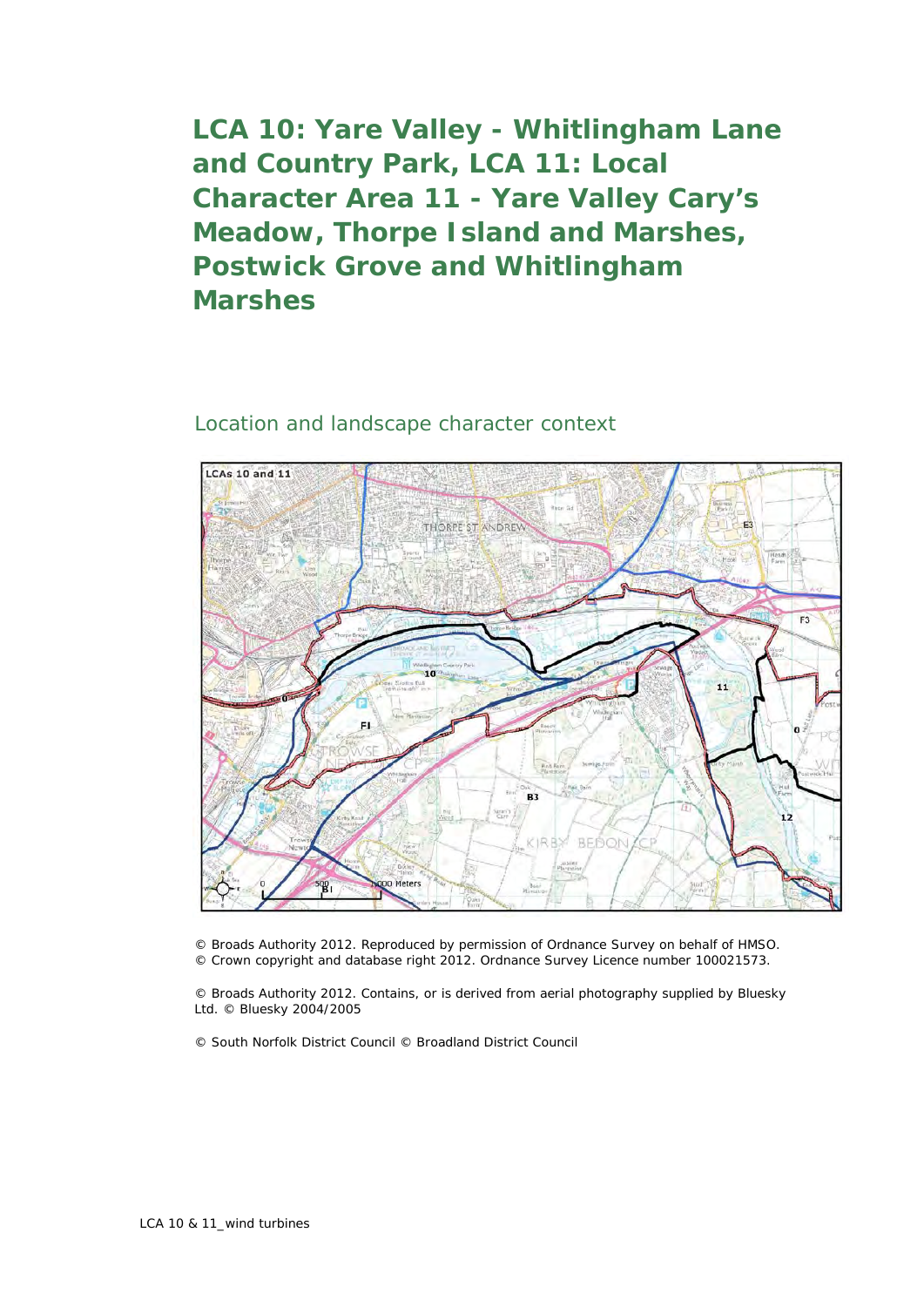## *Landscape Sensitivity Assessment for Wind Turbines*

| Criteria                                            | <b>Lower sensitivity</b>                                                                                                                                                                                                                                                                                                                                                                                                                                                                                                                                                                                                                                                                                           |  | <b>Higher sensitivity</b> |  |  |  |  |
|-----------------------------------------------------|--------------------------------------------------------------------------------------------------------------------------------------------------------------------------------------------------------------------------------------------------------------------------------------------------------------------------------------------------------------------------------------------------------------------------------------------------------------------------------------------------------------------------------------------------------------------------------------------------------------------------------------------------------------------------------------------------------------------|--|---------------------------|--|--|--|--|
|                                                     |                                                                                                                                                                                                                                                                                                                                                                                                                                                                                                                                                                                                                                                                                                                    |  |                           |  |  |  |  |
| 1.Scenic and<br>special qualities                   | Relatively few special qualities sensitive to wind turbine development are<br>represented in this character area grouping, although the diversity of<br>habitats in area 10 relates to a landscape pattern which would be sensitive<br>in terms of cohesiveness to wind turbine development. The recreational<br>use of both areas for boating also indicates a degree of recreational user<br>interest in the landscape and therefore also some sensitivity to turbines in<br>these terms. Taking the above into account, these areas have a moderate<br>overall landscape sensitivity to turbine development in relation to the<br>special qualities.                                                            |  |                           |  |  |  |  |
|                                                     |                                                                                                                                                                                                                                                                                                                                                                                                                                                                                                                                                                                                                                                                                                                    |  |                           |  |  |  |  |
| 2. Enclosure and<br>scale                           | Both areas in this group are of medium scale and with a degree of<br>enclosure provided by woodland within and surrounding the character areas<br>(e.g. wood fringed broad in area 10 plus wooded south facing ridge and the<br>wooded parklands to the south, and, in area 11, by relatively steep, well<br>wooded valley sides. This level of enclosure increases the sensitivity of the<br>landscape to turbine development, as wind turbines would potentially<br>appear out of scale with the elements which make up these landscapes.<br>This sensitivity judgement is reinforced by human scale elements such as<br>recreational boating traffic using the river.                                           |  |                           |  |  |  |  |
|                                                     |                                                                                                                                                                                                                                                                                                                                                                                                                                                                                                                                                                                                                                                                                                                    |  |                           |  |  |  |  |
| 3.Landscape and<br>land cover<br>pattern            | Area 10 lacks cohesion in terms of landscape pattern, due to severances<br>created by transport corridors and urban edge development, whilst a<br>diverse and more naturalistic pattern is created in area 11 due to the<br>presence of river and riparian vegetation, areas of scrub, grassland and the<br>nature reserve near Postwick Viaduct, albeit with contrast created by<br>aggregate extraction, industrial sites and boatyards. Due to this mixed and<br>partly eroded landscape pattern, landscape sensitivity to turbines is<br>moderate.                                                                                                                                                             |  |                           |  |  |  |  |
|                                                     |                                                                                                                                                                                                                                                                                                                                                                                                                                                                                                                                                                                                                                                                                                                    |  |                           |  |  |  |  |
| 4.Skylines                                          | Settlement characterises much of the northern skyline from area 10, albeit<br>partly foiled by woodland and mature trees on the south facing ridge<br>overlooking the valley. To the west taller buildings within Norwich, and<br>pylons, are prominent skyline elements, locally reducing landscape<br>sensitivity to turbines. Within area 11, whilst much of the skyline is wooded<br>in character, larger scale development such as the Postwick Viaduct and the<br>sewage works south of the river form skyline elements. Given the above,<br>skyline sensitivity to turbines is moderate, although it is recognised that<br>areas of undeveloped skylines within area 11 would have a higher<br>sensitivity. |  |                           |  |  |  |  |
|                                                     |                                                                                                                                                                                                                                                                                                                                                                                                                                                                                                                                                                                                                                                                                                                    |  |                           |  |  |  |  |
| 5. Perception and<br>experience of the<br>landscape | Area 10 is defined by significant intrusions which affect experiential<br>landscape character, such as urban fringe development at Norwich<br>(including the bypass and Thorpe). However sense of tranquillity here is<br>locally enhanced by the wetland environment of Whitlingham Country Park<br>including relict parkland and Whitlingham Great Broad. Within area 11, the<br>sense of tranquillity and perceptual landscape character is disjointed due to<br>the proximity to large scale settlement at Norwich, including the Postwick<br>Viaduct which forms part of the A47 bypass.                                                                                                                      |  |                           |  |  |  |  |
|                                                     |                                                                                                                                                                                                                                                                                                                                                                                                                                                                                                                                                                                                                                                                                                                    |  |                           |  |  |  |  |
| 6.Historic<br>landscape<br>character                | Aspects of relict historic landscape character such as parkland features<br>associated with Trowse Newton and Whitlingham Hall would be sensitive to<br>turbines as the cohesiveness of such features would potentially be<br>vulnerable to such development. Other historic processes such as gravel<br>extraction (which have created the Great Broad) have eroded aspects of                                                                                                                                                                                                                                                                                                                                    |  |                           |  |  |  |  |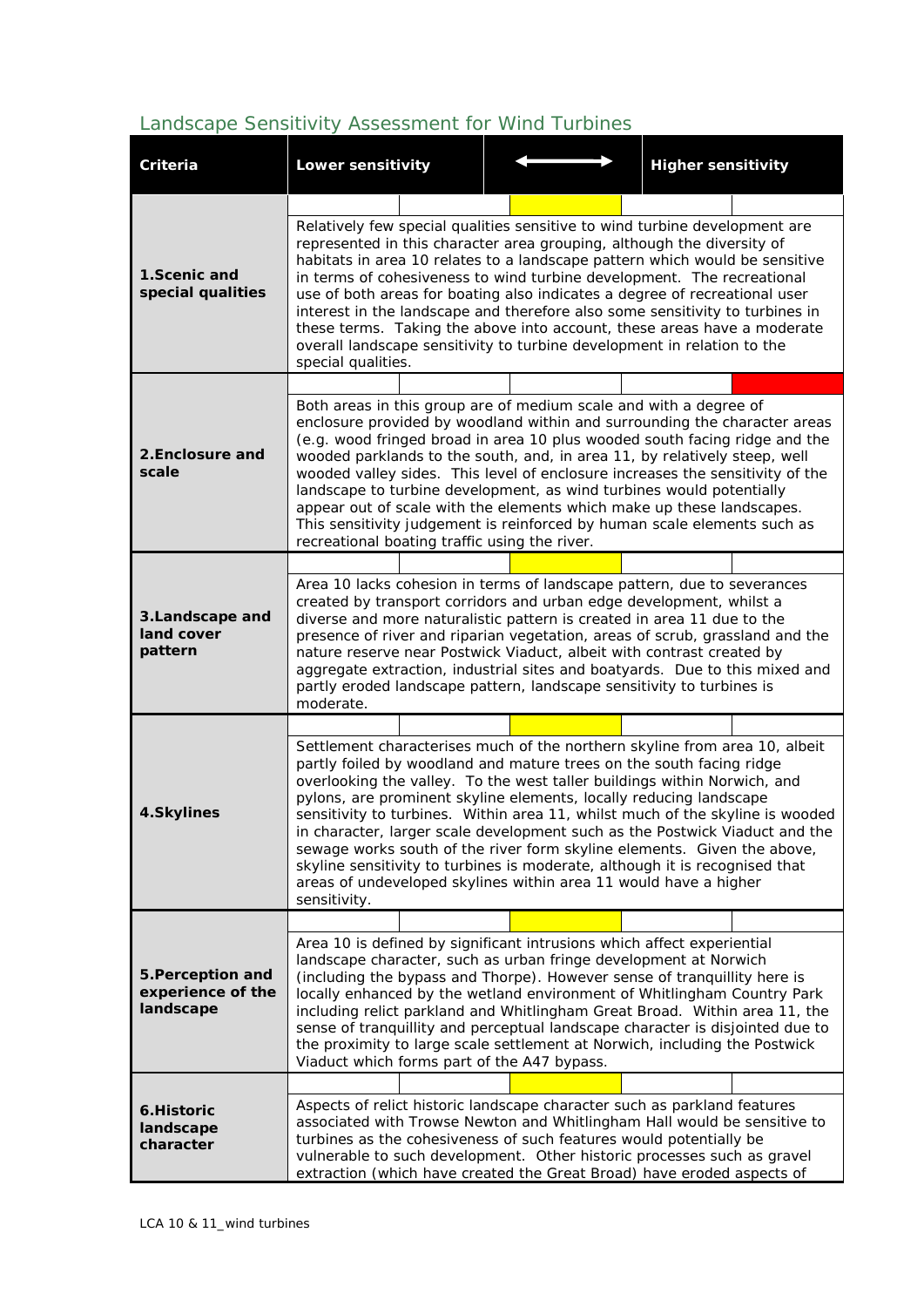|                                                                                                 | historic landscape pattern and therefore reduced sensitivity. Some aspects<br>of the historic character of area 11 would also be sensitive to wind turbines,<br>such as areas of 17 <sup>th</sup> -20 <sup>th</sup> century rectilinear grazing marsh, although<br>sensitivity is reduced by areas of boundary loss north east of the river.<br>Given the above, sensitivity of the historic landscape pattern is moderate<br>overall, due to its level of fragmentation.                                                                                                                                                                                                                                                                                                                                                                                                                                                                                                                                                                                                                                                                                                                                                                                                                                                                                                                                                                           |       |                                 |       |  |
|-------------------------------------------------------------------------------------------------|-----------------------------------------------------------------------------------------------------------------------------------------------------------------------------------------------------------------------------------------------------------------------------------------------------------------------------------------------------------------------------------------------------------------------------------------------------------------------------------------------------------------------------------------------------------------------------------------------------------------------------------------------------------------------------------------------------------------------------------------------------------------------------------------------------------------------------------------------------------------------------------------------------------------------------------------------------------------------------------------------------------------------------------------------------------------------------------------------------------------------------------------------------------------------------------------------------------------------------------------------------------------------------------------------------------------------------------------------------------------------------------------------------------------------------------------------------|-------|---------------------------------|-------|--|
| 7. Visual<br>sensitivities and<br>intervisibility<br>with areas<br>outside the<br><b>Broads</b> | Views out from area 10 are often framed due to the wooded nature of the<br>parkland and the embankments to the edge of Whitlingham Great Broad,<br>although large scale development associated with the urban edge is visible<br>from within the area (pylons and taller buildings within Norwich).<br>Some views are available to the settled wooded ridge to the north (within<br>the Norwich urban area, with Broadland District character area E3<br>Spixworth Estate Lands beyond) and to the rising parklands to the south -<br>intervisibility with South Norfolk District character area B3 Rockland<br>Tributary Farmlands.<br>Within area 11, many views are framed due to the meandering course of<br>the river, the valley topography and woodland, particularly to the south.<br>However, there is intervisibility with other landscapes outside the Broads<br>from this area, notably to the north of the river, the wooded skylines within<br>Broadland District character areas E3 and E4 (Spixworth Wooded<br>Estatelands and Rackheath and Salhouse Wooded Estatelands respectively),<br>and area F3: Reedham to Thorpe Marshes Fringe are visible.<br>As such, whilst there is a degree of intervisibility, due to the filtered visual<br>character, sensitivity to wind turbines in visual terms is judged moderate.<br>This judgement also applies to large infrastructure for off shore wind farm<br>schemes, such as pylons. |       |                                 |       |  |
| <b>Discussion on</b><br>landscape<br>sensitivity                                                |                                                                                                                                                                                                                                                                                                                                                                                                                                                                                                                                                                                                                                                                                                                                                                                                                                                                                                                                                                                                                                                                                                                                                                                                                                                                                                                                                                                                                                                     |       |                                 |       |  |
|                                                                                                 | Overall landscape sensitivity of this area group to wind turbines is<br>moderate. This is due to the disjointed landscape pattern and historic<br>character (severances created by large scale settlement edges and by<br>transport corridors such as the Norwich Bypass), the degree of visual<br>containment created by valley sides and woodlands and the presence of<br>large scale settlement edge influences to area 10 in particular. Against this<br>are balanced sensitive features such as relict historic landscape patterns<br>created by parkland as at Whitlingham and Trowse Newton, and the sense<br>of tranquillity within Whitlingham Country Park and the Great Broad.                                                                                                                                                                                                                                                                                                                                                                                                                                                                                                                                                                                                                                                                                                                                                           |       |                                 |       |  |
| Sensitivity to<br>different turbine<br>heights                                                  | Land within the character areas                                                                                                                                                                                                                                                                                                                                                                                                                                                                                                                                                                                                                                                                                                                                                                                                                                                                                                                                                                                                                                                                                                                                                                                                                                                                                                                                                                                                                     |       | Land outside the Executive Area |       |  |
|                                                                                                 | Small (0-20m)                                                                                                                                                                                                                                                                                                                                                                                                                                                                                                                                                                                                                                                                                                                                                                                                                                                                                                                                                                                                                                                                                                                                                                                                                                                                                                                                                                                                                                       | $M$   | Small (0-20m)                   | M     |  |
|                                                                                                 | Medium (20-50m)                                                                                                                                                                                                                                                                                                                                                                                                                                                                                                                                                                                                                                                                                                                                                                                                                                                                                                                                                                                                                                                                                                                                                                                                                                                                                                                                                                                                                                     | $M$   | Medium (20-50m)                 | $M-H$ |  |
|                                                                                                 | Large (50-70m)                                                                                                                                                                                                                                                                                                                                                                                                                                                                                                                                                                                                                                                                                                                                                                                                                                                                                                                                                                                                                                                                                                                                                                                                                                                                                                                                                                                                                                      | $M-H$ | Large (50-70m)                  | н     |  |
|                                                                                                 |                                                                                                                                                                                                                                                                                                                                                                                                                                                                                                                                                                                                                                                                                                                                                                                                                                                                                                                                                                                                                                                                                                                                                                                                                                                                                                                                                                                                                                                     |       |                                 |       |  |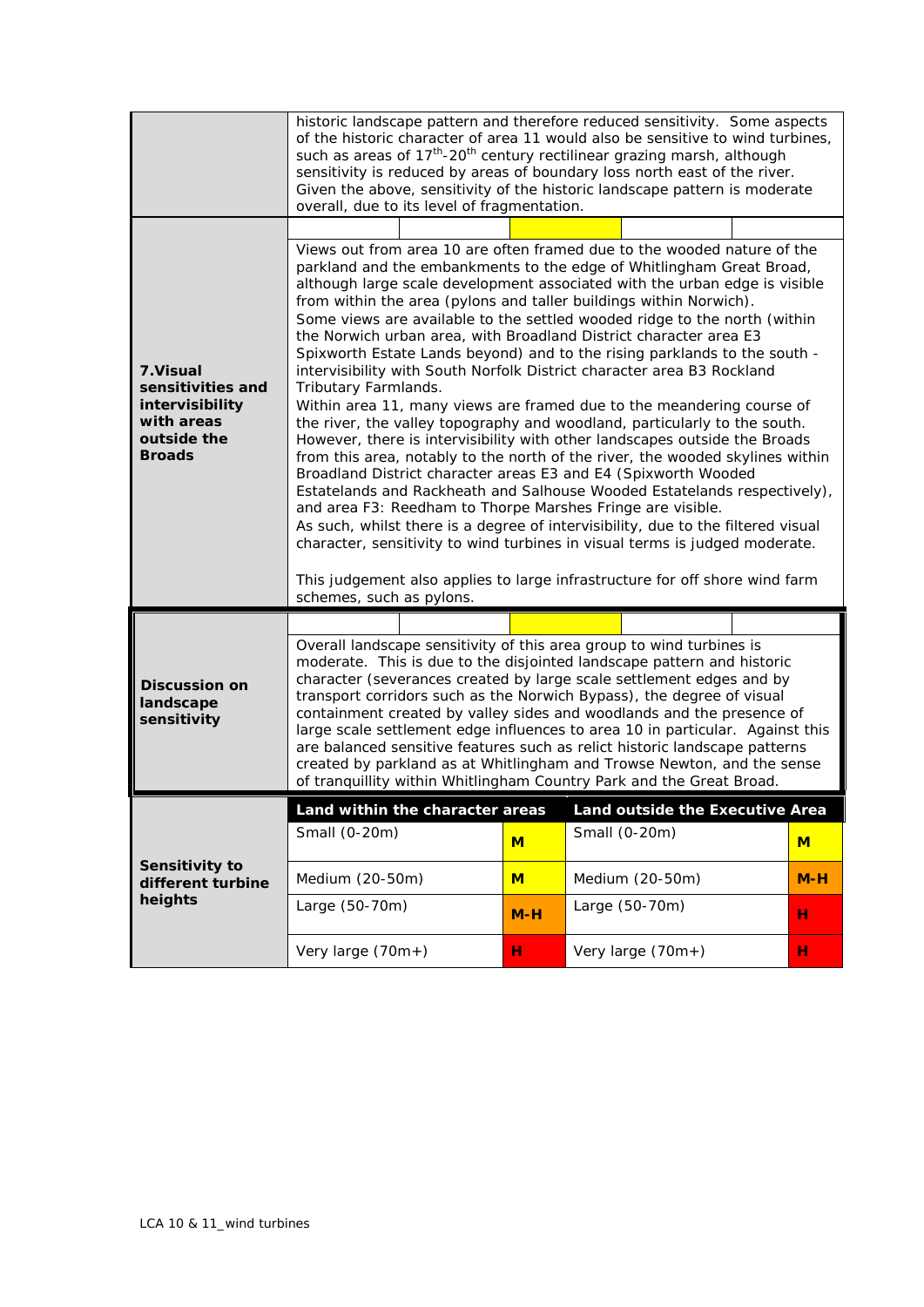|                                                                                                    | Commentary:<br>The landscape of this area grouping would be most sensitive to the largest<br>turbine size typologies, due to their potential effect on the legibility of<br>existing landscape scale elements and landscape features.<br>Landscapes outside the Executive Area<br>Relevant landscape character areas and sensitivities are:<br>Broadland District -<br>E3 Spixworth Estate Lands: Only a small part of this area is intervisible with<br>the Broads due to urban fringe development at Norwich. The wooded<br>skylines which form the hinterland are sensitive in relation to the Broads.<br>E4 Rackheath and Salhouse Wooded Estatelands: Lightly settled, part<br>wooded skylines which are intervisible with the Broads.<br>F3: Reedham to Thorpe Marshes Fringe: Fieldwork has identified few<br>sensitive features due to low lying character.<br>South Norfolk District -<br>B3 Rockland Tributary Farmlands: Fieldwork confirmed the valley sides on<br>which Whitlingham Hall and parklands are sited, together with the mostly<br>undeveloped, part wooded ridge, are sensitive. |                                                                                                                                                                                                                                |                                 |   |  |
|----------------------------------------------------------------------------------------------------|-----------------------------------------------------------------------------------------------------------------------------------------------------------------------------------------------------------------------------------------------------------------------------------------------------------------------------------------------------------------------------------------------------------------------------------------------------------------------------------------------------------------------------------------------------------------------------------------------------------------------------------------------------------------------------------------------------------------------------------------------------------------------------------------------------------------------------------------------------------------------------------------------------------------------------------------------------------------------------------------------------------------------------------------------------------------------------------------------------------|--------------------------------------------------------------------------------------------------------------------------------------------------------------------------------------------------------------------------------|---------------------------------|---|--|
|                                                                                                    | the larger end of the turbine typology.                                                                                                                                                                                                                                                                                                                                                                                                                                                                                                                                                                                                                                                                                                                                                                                                                                                                                                                                                                                                                                                                   | Due to the topographic prominence of the more elevated areas in relation<br>to the Broads and the fact that they overlook these areas in many<br>instances, landscape sensitivity to turbines is the same as for the Broads at |                                 |   |  |
|                                                                                                    | Land within the character areas                                                                                                                                                                                                                                                                                                                                                                                                                                                                                                                                                                                                                                                                                                                                                                                                                                                                                                                                                                                                                                                                           |                                                                                                                                                                                                                                | Land outside the Executive Area |   |  |
| Commentary on<br>different cluster<br>sizes                                                        | Single turbine                                                                                                                                                                                                                                                                                                                                                                                                                                                                                                                                                                                                                                                                                                                                                                                                                                                                                                                                                                                                                                                                                            | M                                                                                                                                                                                                                              | Single turbine                  | M |  |
| Single turbine<br><b>Small clusters</b><br>$(5$ turbines)<br><b>Medium (6-10)</b><br>Large (11-25) | $<$ 5 turbines                                                                                                                                                                                                                                                                                                                                                                                                                                                                                                                                                                                                                                                                                                                                                                                                                                                                                                                                                                                                                                                                                            | н                                                                                                                                                                                                                              | $<$ 5 turbines                  | н |  |
|                                                                                                    | 6-10 turbines                                                                                                                                                                                                                                                                                                                                                                                                                                                                                                                                                                                                                                                                                                                                                                                                                                                                                                                                                                                                                                                                                             | н                                                                                                                                                                                                                              | 6-10 turbines                   | н |  |
|                                                                                                    | 11-25 turbines                                                                                                                                                                                                                                                                                                                                                                                                                                                                                                                                                                                                                                                                                                                                                                                                                                                                                                                                                                                                                                                                                            | н                                                                                                                                                                                                                              | 11-25 turbines                  | н |  |
| Very large $(>26)$                                                                                 | >26 turbines                                                                                                                                                                                                                                                                                                                                                                                                                                                                                                                                                                                                                                                                                                                                                                                                                                                                                                                                                                                                                                                                                              | н                                                                                                                                                                                                                              | >26 turbines                    | н |  |
|                                                                                                    | Commentary:<br>Larger turbine groups and clusters would create further visual clutter and<br>potential for erosion in an already eroded landscape of fragmented skylines.<br>Landscapes outside the Executive Area<br>Relevant landscape character areas and sensitivities are:<br>Broadland District character area E3 Spixworth Estate Lands:<br>Only a small part of this area is intervisible with the Broads due to urban<br>fringe development at Norwich. The wooded skylines which form the<br>hinterland are sensitive in relation to the Broads.<br>Broadland District -<br>E3 Spixworth Estate Lands: Only a small part of this area is intervisible with<br>the Broads due to urban fringe development at Norwich. The wooded<br>skylines which form the hinterland are sensitive in relation to the Broads.<br>E4 Rackheath and Salhouse Wooded Estatelands: Lightly settled, part<br>wooded skylines which are intervisible with the Broads.<br>F3: Reedham to Thorpe Marshes Fringe: Fieldwork has identified few                                                                          |                                                                                                                                                                                                                                |                                 |   |  |